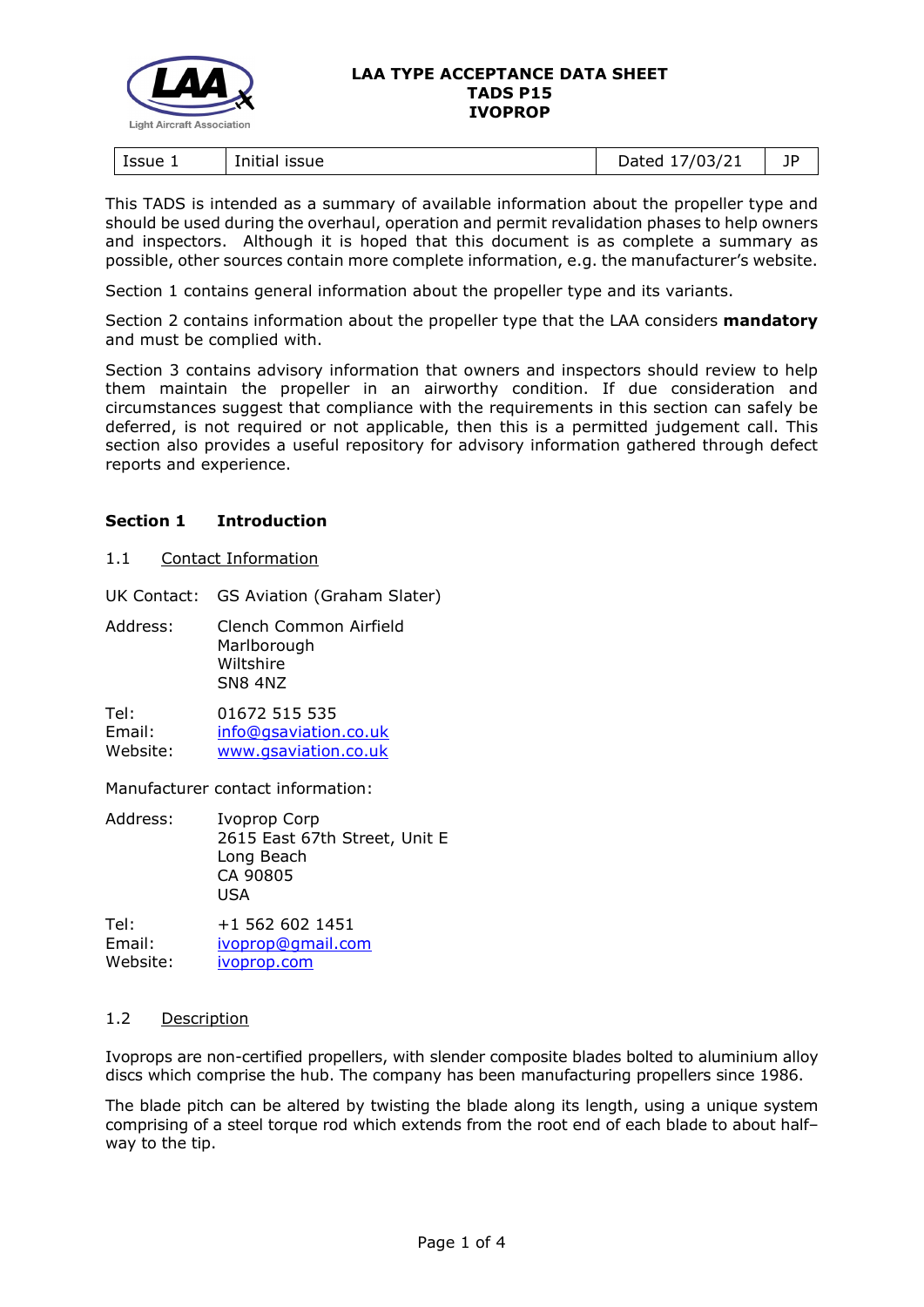

### **LAA TYPE ACCEPTANCE DATA SHEET TADS P15 IVOPROP**

A cam on the end of each torque rod, situated within the hub, bears against spacer discs the number of which can be altered to vary the torque on the torque rod and hence the twist on the blade.

Some examples of these propellers use an electric motor and screw jack mounted within the spinner to alter the blade pitch in flight. This system is only accepted by the LAA when modifications are made to the blade retention system, slip-ring system and electrical components – refer to LAA Engineering for further details.

LAA aircraft with Ivoprops installed range from various gyros to many types of the lighter fixed wing types, mostly powered by two-stroke Rotax engines although there are a few fitted to Rotax 912ULS engines and other types of two-strokes.

Ivoprops are also found installed on some factory-built gyros.

## **Section 2 Mandatory information for owners, operators and inspectors**

At all times, responsibility for the maintenance and airworthiness of an aircraft (including the propeller) rests with the owner. A condition stated on a Permit to Fly requires that: *"the aircraft shall be maintained in an airworthy condition".* 

## 2.1 Lifed Items

No type-specific information, refer to any specific manufacturer's information.

## 2.2 Operator's Manuals

Where possible, the manuals describing setup, operation and maintenance procedures for the propeller should be obtained from the manufacturer or importer and retained with the aircraft's records.

For Ivoprop propellers installed on factory-built gyros, refer to the manuals and technical information supplied by the gyro manufacturer.

## 2.3 Maintenance Schedule

Refer to information supplied by Ivoprop, otherwise normal maintenance procedures for composite blade propellers applies. Check also information in paragraph 3.3 below.

Refer also to [GS Aviation](https://www.gsaviation.co.uk/) for other specific maintenance requirements. Factory built gyros should refer to the aircraft's specific Maintenance Manual.

Propellers fitted to LAA administered aircraft that are maintained either in accordance with the manufacturer's maintenance schedule, the CAA Light Aircraft Maintenance Schedule (LAMS) [CAP 411](http://www.caa.co.uk/CAP411) or the LAA Generic Maintenance Schedule, further details of which can be found in LAA Technical Leaflet [TL 2.19: The LAA Generic Maintenance Schedule.](http://www.lightaircraftassociation.co.uk/engineering/TechnicalLeaflets/Operating%20An%20Aircraft/TL%202.19%20The%20LAA%20Generic%20Maintenance%20Schedule.pdf) Note: The CAA and LAA produced maintenance schedules were originally written around the maintenance requirements of aircraft fitted with traditional aircraft engines and propellers.

Some aircraft may have mandated maintenance requirements and/or schedules which are stated on the aircraft's Operating Limitations document and these must be followed.

More information on maintenance schedules can be found in the [Aircraft Maintenance](http://www.lightaircraftassociation.co.uk/engineering/Maintenance/Aircraft_Maintenance.html) section of the LAA website.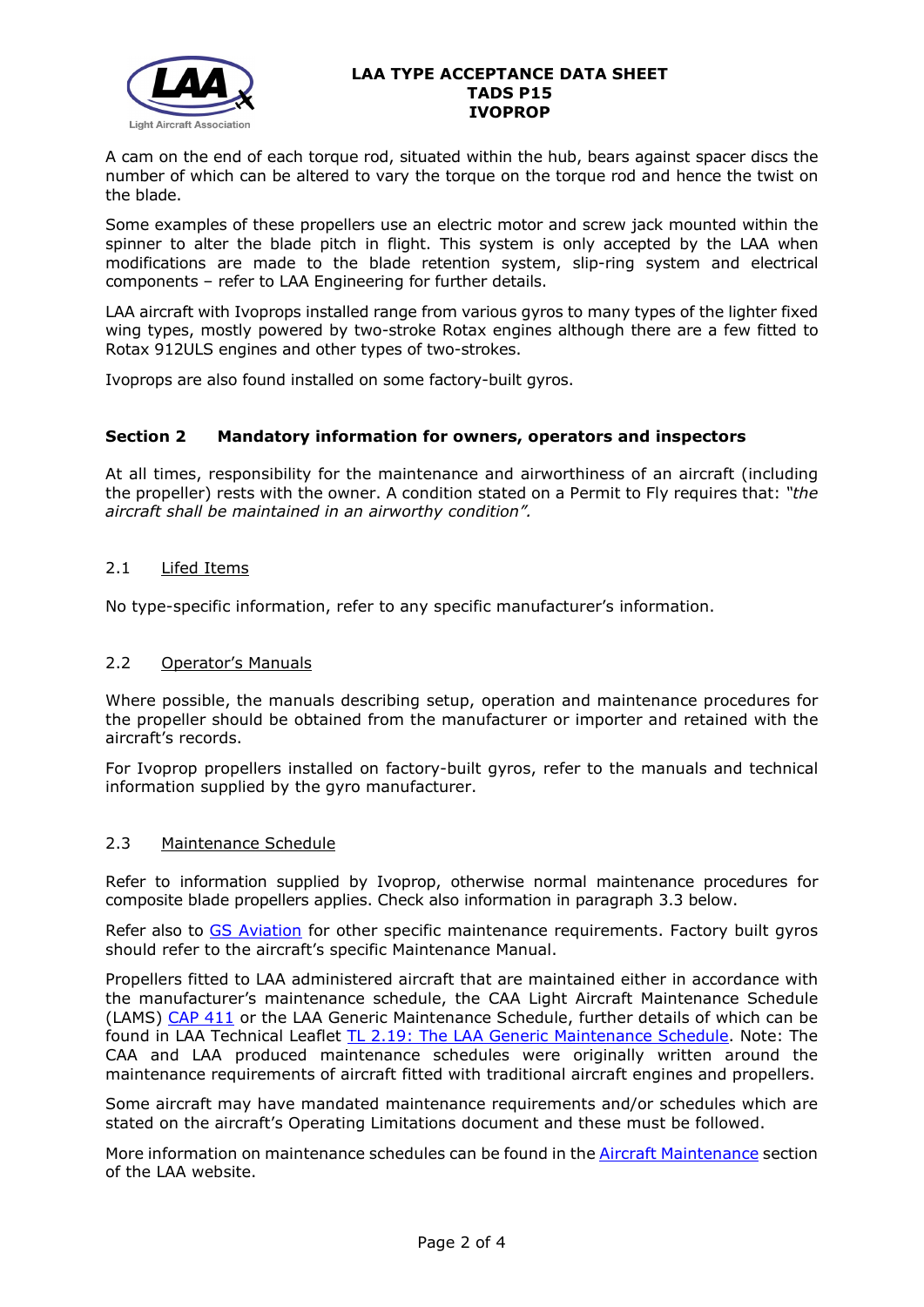

#### **LAA TYPE ACCEPTANCE DATA SHEET TADS P15 IVOPROP**

## 2.4 Airworthiness Directives

Non-certified type, so no type-specific applicable Airworthiness Directives.

## 2.5 Mandatory Permit Directives

No type-specific MPDs at this time.

Check CAA [CAP 661](http://www.caa.co.uk/cap661) which lists MPDs issued before 31 January 2012 and is no longer being updated.

The CAA now provides links to MPDs issued after 31 January 2012 on the [CAA MPD Listing](http://publicapps.caa.co.uk/modalapplication.aspx?appid=11&mode=list&type=sercat&id=55) page of their website.

The LAA website should be checked for MPDs that are non-type specific in LAA Technical Leaflet [TL 2.22: Non-Type Specific MPDs.](http://www.lightaircraftassociation.co.uk/engineering/TechnicalLeaflets/Operating%20An%20Aircraft/TL%202.22%20non-type%20specific%20MPDs.pdf)

## 2.6 CAA Mandatory Requirements for Airworthiness CAP747 and Civil Aircraft Airworthiness Information and Procedures (CAAIP) CAP562

No type-specific requirements or information at this time.

CAA publications [CAP 747](http://www.caa.co.uk/CAP747) and [CAP 562](http://www.caa.co.uk/CAP562) contain information that may be relevant to LAA administered aircraft and should be checked for applicability.

## 2.7 LAA Required Modifications (including LAA issued AILs, SBs, etc)

No type specific required modifications at this time.

## 2.8 Operating Limitations to be Placarded or Shown by Instrument Markings

The Operating Limitations document for the aircraft will specify aircraft and powerplant limitations for that particular aircraft. Where a propeller is being fitted in accordance with a Propeller Type List [\(PTL/1\)](http://www.lightaircraftassociation.co.uk/engineering/NewMods/PTL.html), any limitations proscribed by the relevant [PTL/1](http://www.lightaircraftassociation.co.uk/engineering/NewMods/PTL.html) document must be adhered to.

Notes:

- Refer to the propeller manufacturer's latest documentation for the definitive parameter values and recommended placards.
- Data stated on the aircraft's Operating Limitations document must be displayed by means of cockpit placards or instrument markings.

## **Section 3 Advice to owners, operators and inspectors**

## 3.1 General

Where possible, the manuals describing setup, operation and maintenance procedures for the propeller should be obtained from the manufacturer or importer and retained with the aircraft's records.